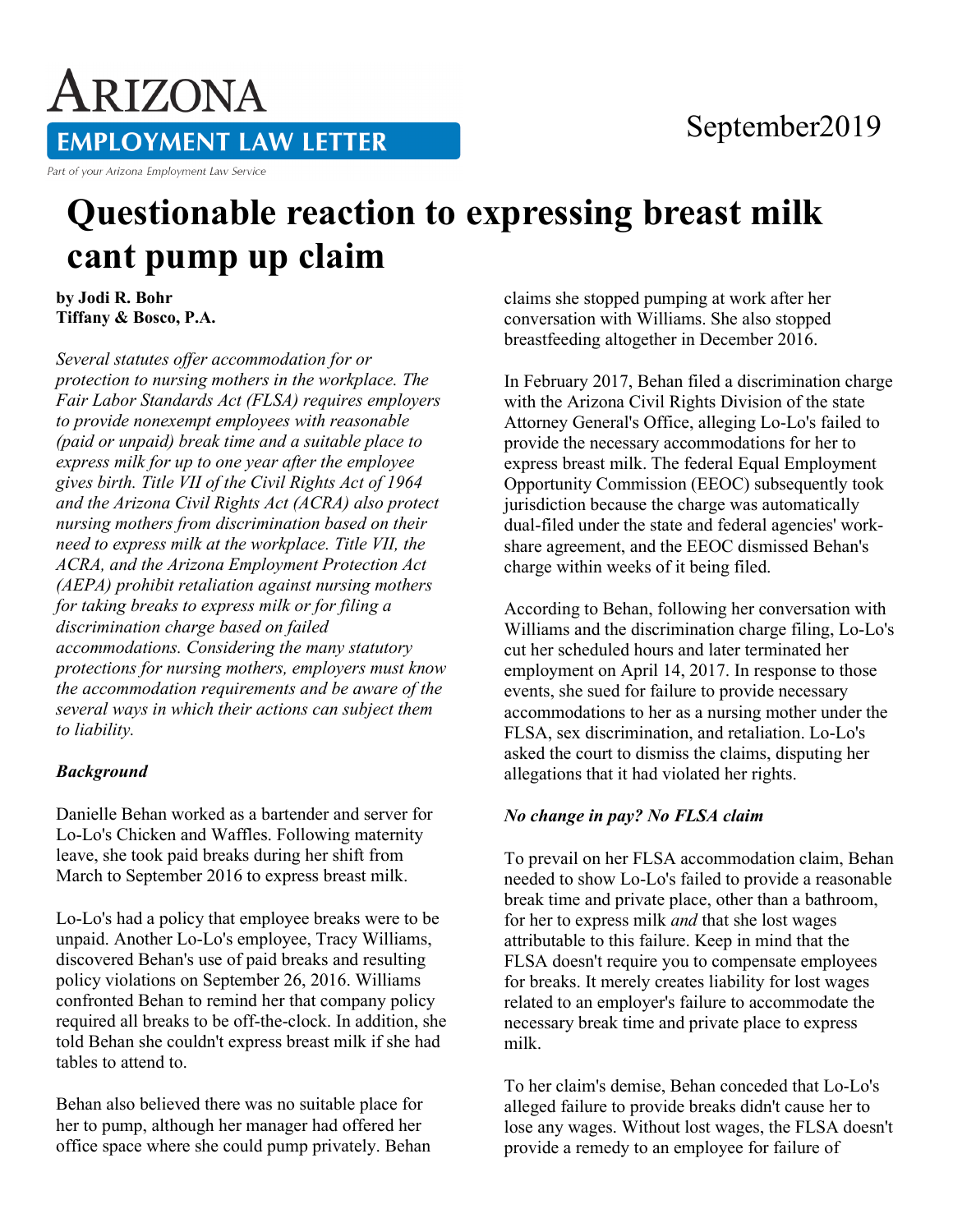accommodation. Therefore, even if it had violated the statute, she would still be left without a remedy because she had no lost wages attributable to the lack of break time. The court dismissed her FLSA claims for this reason.

# *Suggestive circumstances insufficient evidence of retaliation*

Behan claimed that after conversing with Williams and filing her discrimination charge, Lo-Lo's cut her scheduled hours. Then, in April 2017, it terminated her employment. She raised those points as her bases for the retaliation claim.

For Behan to prevail on her retaliation claim under Title VII, she needed to show (1) expressing breast milk or filing a discrimination charge is protected activity, (2) Lo-Lo's subjected her to an adverse employment action, and (3) there was a causal link between the protected activity and the adverse action. Then, the company needed to demonstrate a legitimate, nonretaliatory reason for the adverse employment actions taken, if any. If it did so, she needed to provide evidence its reason was pretextual (a cover for retaliatory motives).

The court sided with Lo-Lo's on Behan's retaliation claims. Regarding her reduced hours, the court acknowledged a reduction in hours constitutes an adverse employment action but stated there must be evidence of an actual reduction that materially affected her employment. Although her scheduled hours had been reduced, her hours and earnings during the relevant time had actually increased by more than 30 percent because she picked up shifts to make up for the cut in her schedule. Because she saw an increase in her hours, the court saw no materially adverse action and thus no retaliation on that basis.

Lo-Lo's asserted it had a legitimate nonretaliatory reason for terminating Behan's employment. She took a photo of a customer's contact information without permission. She didn't deny taking the photo. Instead, she claimed she had a legitimate reason for doing so. The court noted her motive was irrelevant to the legitimacy of Lo-Lo's discharge decision.

The court also disagreed with Behan's assertion that Lo-Lo's purported reason for the discharge was pretextual. It noted that evidence of the firing and denial of breaks alone fell short of the specific evidence of pretext needed for her to prevail. Likewise, her argument that the "very close" timing between her break requests, discrimination charge, and discharge established pretext didn't persuade the court. Although it acknowledged the time line was "certainly suggestive," the several months' lapse between the conversation with Williams and discrimination charge filing and the discharge wasn't enough, on its own, to establish pretext.

# *Sex discrimination requires more than unfavorable treatment*

Behan's evidence of sex discrimination also fell short. To prevail on her sex discrimination claim under either Title VII (as amended by the Pregnancy Discrimination Act (PDA)) or the ACRA, she needed to show:

- 1. Expressing breast milk made her part of a protected class;
- 2. She was qualified for her job;
- 3. Denying her the ability to express breast milk at work was an adverse employment action; and
- 4. Similarly situated employees outside her protected class were treated more favorably.

Although the issue of whether breastfeeding is a protected classification under the PDA hasn't been conclusively established, the court assumed Behan was protected for the purposes of resolving the case.

Behan's discrimination claim failed nevertheless because she was unable to demonstrate she was treated less favorably than similarly situated individuals. First, the court noted other servers who were permitted to take breaks to express milk weren't suitable comparators because they weren't outside her protected class.

The court also disagreed with Behan that the kitchen staff and other severs, who were allowed food and smoke breaks, were similarly situated to her. It explained the comparison didn't shed light on whether Lo-Lo's denial of breaks was related to breastfeeding. An acceptable comparator would be an employee with a similarly limiting medical condition to breastfeeding. Without a sufficient comparator, the court dismissed her claim.

# *A cautionary tale*

A slight additional misstep by Lo-Lo's could have resulted in liability rather than dismissal of Behan's